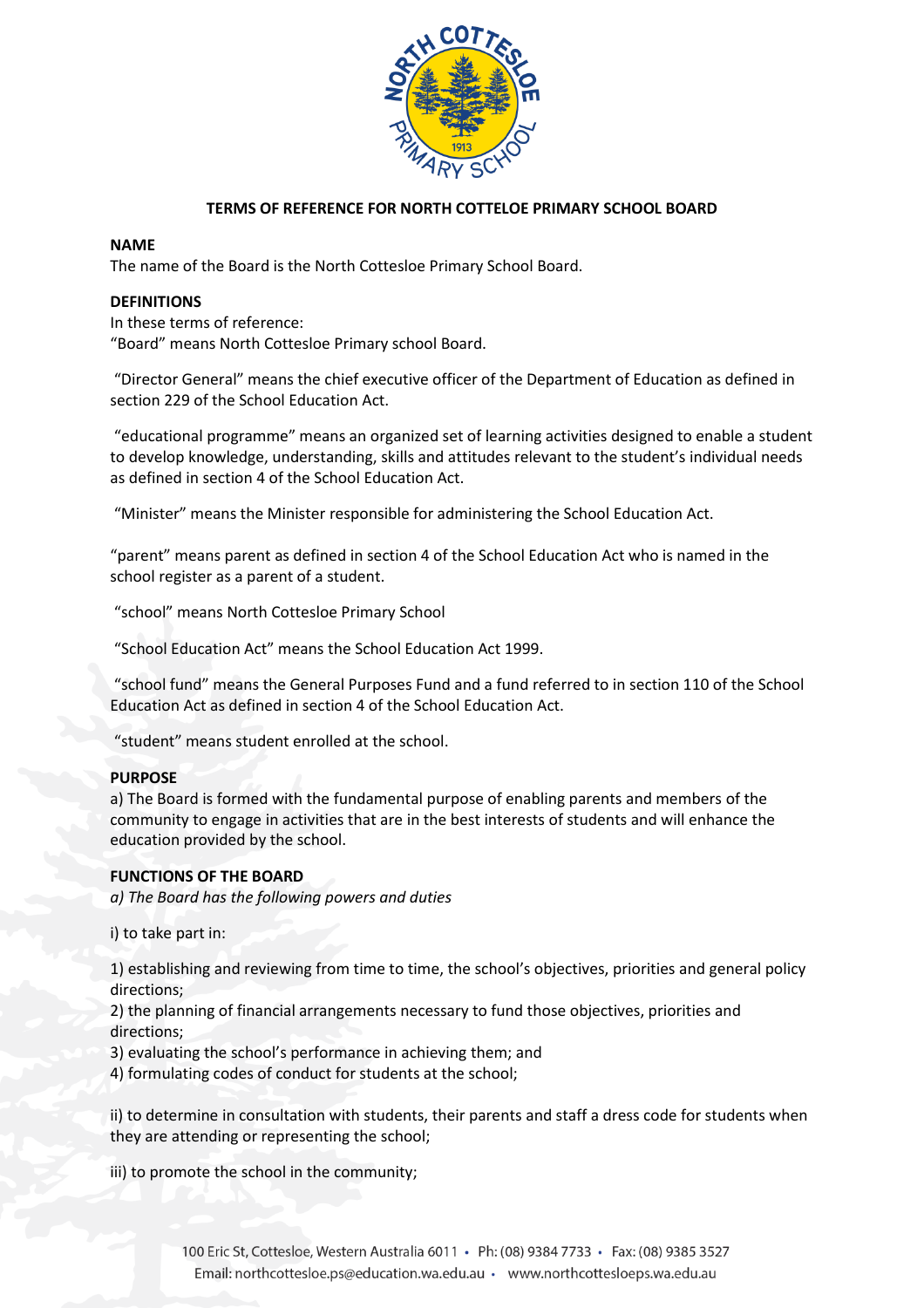

iv) to approve:

1) charges and contributions for the provision of certain materials, services and facilities under section 99(4) of the School Education Act;

2) extra cost optional components of educational programmes, under section 100(3) of the School Education Act;

3) items to be supplied by a student for use in an educational programme, under section 108(2) of the School Education Act; and

4) any agreements or arrangements for advertising or sponsorship in relation to the school under section 216(5) of the School Education Act;

v) to provide advice to the principal of the school on:

1) a general policy concerning the use in school activities of prayers, songs and material based on religious, spiritual or moral values being used in a school activity as part of religious education; and 2) the implementation of special religious education under section 69(2) of the School Education Act;

vi) with the approval of the Minister or the Director General, as the Minister's delegate, to:

1) take part in the selection of, but not the appointment of, the school principal or any other member of the teaching staff under section 129(2) of the School Education Act;

*b) The Board cannot* 

i) intervene in the control or management of the school;

ii) intervene in the educational instruction of students;

iii) exercise authority over teaching staff or other persons employed at the school; and

iv) intervene in the management or operation of a school fund.

## **MEMBERSHIP OF THE BOARD**

a) The School Education Act provides for the following categories of membership

i) parents; ii) members of the general community; iii) staff of the school; and iv) students.

b) The Board is to determine its composition

i) having regard to the nature of the student population of the school and the social, cultural, lingual, economic or geographic factors that may be relevant to the school;

ii) having regard to the functions of the Board and any changes in those functions; and iii) with a view to including members of the general community, and staff of the school, and allocating a membership position to a member of an association referred to in section 149 of the School Education Act.

c) The number of members of the Board shall be at least 5 but not more than 15, but shall otherwise be determined by the Board. North Cottesloe School Board shall consist of: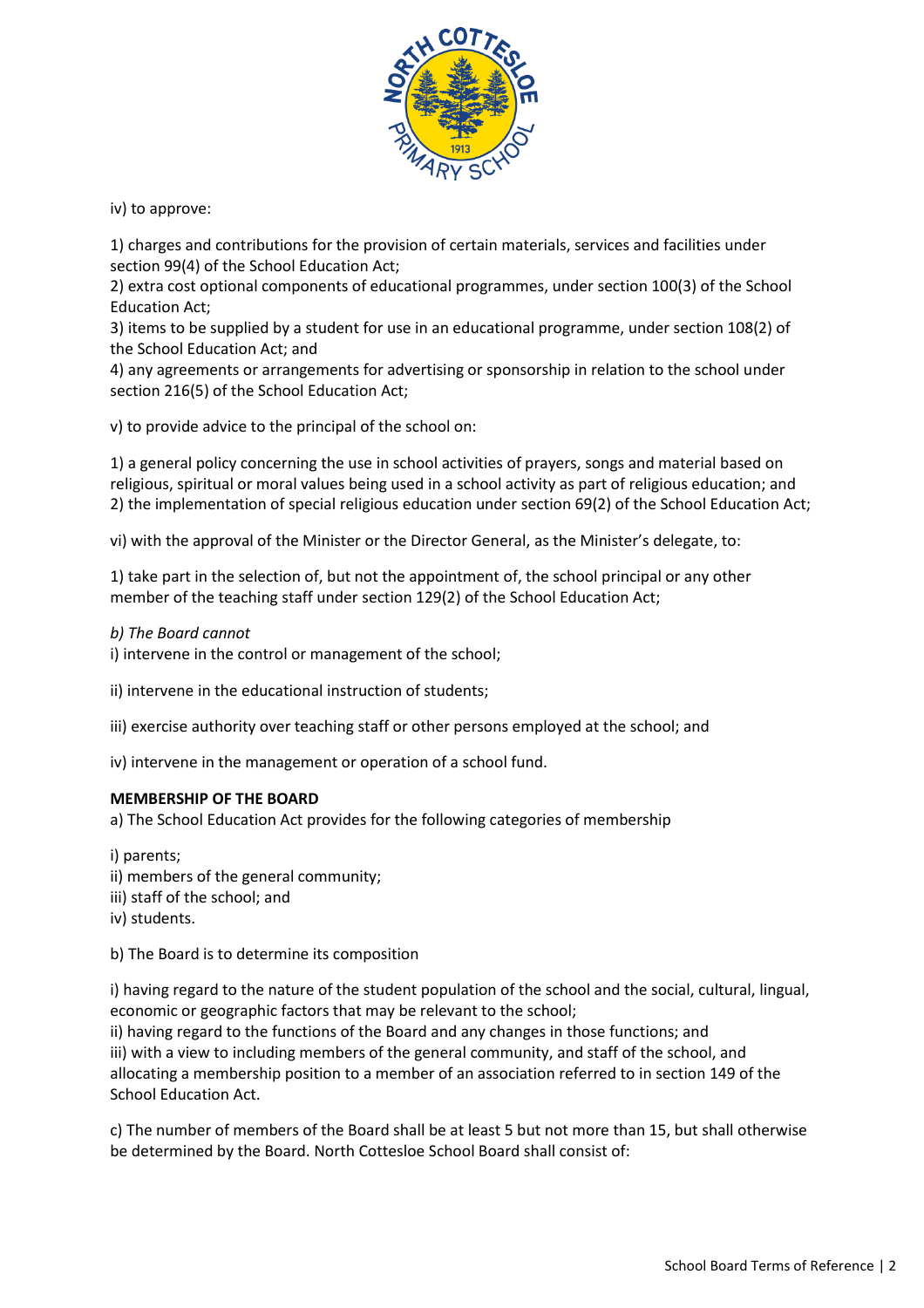

**The Principal 3 Staff representatives 5 Parent representatives [which may include a P&C representative] Co-Opted Community Representatives as required** 

d) The Chairperson of the Board is to be elected by and from its members at the annual general meeting.

e) The principal is automatically a member of the Board.

f) The Parents and Citizens' Association may nominate one of its members to be a member of the Board in the parent or community membership category as is relevant to the nominee.

g) Parents and members of the general community must form the majority of the members of the Board.

h) There must be at least one parent member of the Board.

i) The Board may co-opt a member of the local community to be a member of the Board for such period, or in relation to such matters, as determined by the Board where that person's experience, skills or qualifications would enable him or her to make a contribution to the Board's functions.

## **APPOINTMENT AND ELECTION OF MEMBERS**

a) The principal of the school will invite nominations from suitably qualified persons to fill vacancies occurring in the categories referred to in rule 5.1 above and, except in the case of the general community membership category, will conduct elections where the number of nominees is greater than the vacancies available.

b) Eligible to vote in the category of parent membership positions is each parent whose name and address has been provided to the school under section 16(1)(b)(ii)(l) of the School Education Act, or if neither parent's name and address has been so provided, each person who is responsible for the student.

c) Eligible to vote in the category of staff membership positions is each person to whom section 235(1) of the School Education Act applies and whose usual place of work is at the school.

d) Eligible to vote in the category of student membership is each student enrolled at the school at the date of the notice of the election and who is 15 years of age or more or who will reach 15 years of age during the calendar year.

e) A person may not vote in respect of more than one category referred to in rules b), c), d) (above).

f) In the category of general community membership positions, the Board may appoint suitably qualified members of the general community from the list of nominees.

g) The Director General may, from time to time, specify standards or requirements in relation to the conduct of elections.

h) The Director General may inquire into any matter affecting an election or appointment of a member of the Board and if any irregularity has occurred may declare the results of an election or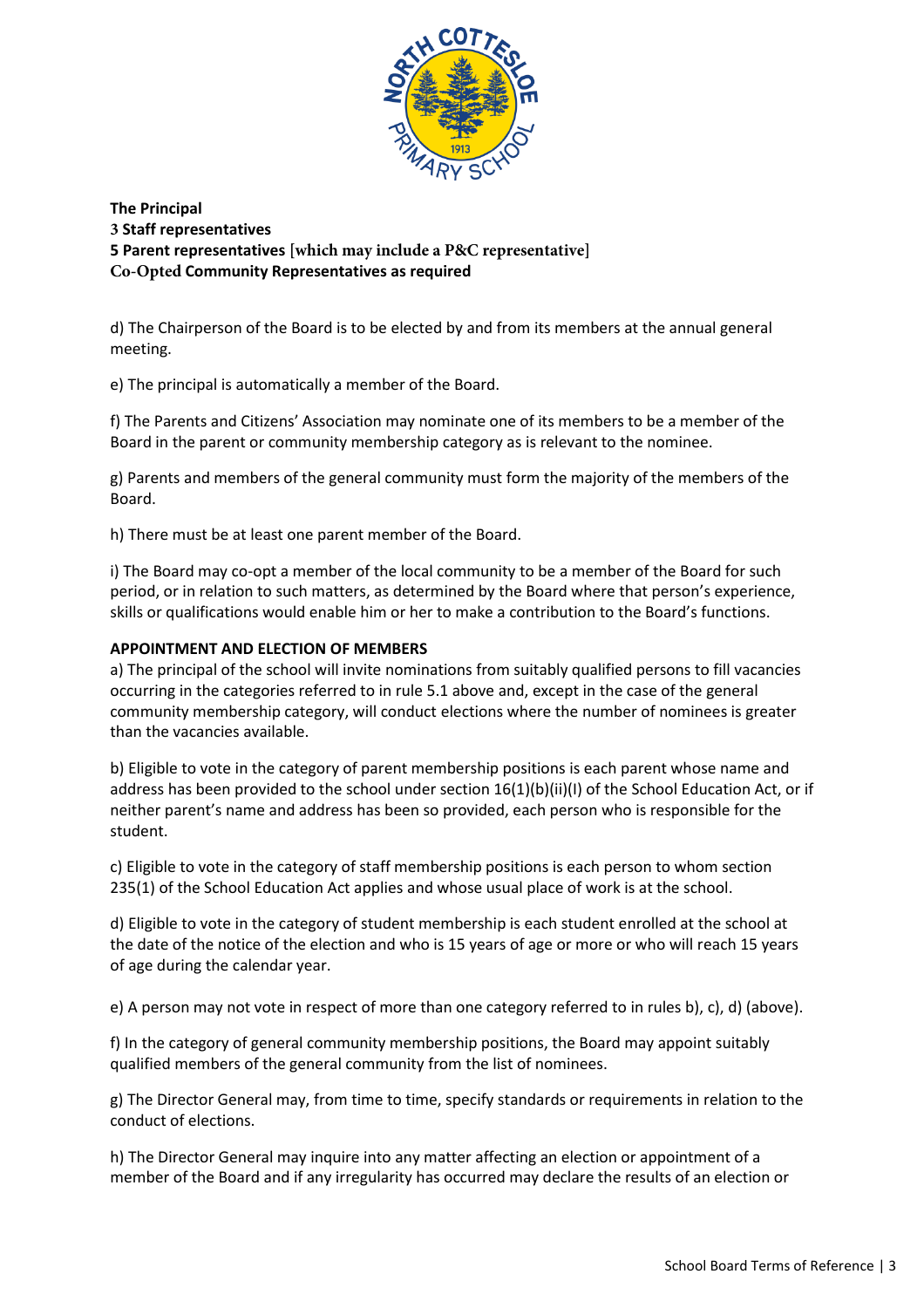

appointment invalid, or order an election or appointment or a new election or appointment to be conducted.

i) A member of the Board (other than the principal) shall hold office for a term of three years as determined by the Board and may be reappointed more than once.

j) Any member appointed or elected to a casual vacancy in the Board shall hold office for the balance of the term of the member of the Board whose seat on the Board has become vacant.

## **CESSATION OR TERMINATION OF MEMBERSHIP**

a) The office of a member of the Board becomes vacant if the member:

i) becomes ineligible to hold office as a member;

ii) resigns by written notice delivered to the Board; or

iii) is removed from office by the Director General or his delegate.

b) The Director General or Executive Directors as delegates of the Director General, may remove a person as a member of the Board on the grounds that the continuation of the person as a member would be detrimental to the interests of the Board.

c) The Board may remove a person as a member of the Board on the grounds that the person:

i) has neglected his or her duty as a member;

ii) has misbehaved or is incompetent;

iii) is suffering from mental or physical incapacity, other than temporary illness, impairing the performance of his or her function as a member; or

iv) has been absent, without leave or reasonable excuse, from three consecutive meetings of which the member has had notice.

d) The Board must not remove a person as a member unless the person has been given a reasonable opportunity to show that he or she should not be removed from office.

e) A decision of the Board to remove a person from office is to be made by resolution of a majority comprising enough of the members for their number to be at least two thirds of the number of offices, whether vacant or not.

## **MEETINGS AND PROCEEDINGS OF THE BOARD**

a) The Board will determine the number of meetings for each year. At North Cottesloe this shall be not less than 2 meetings per term.

b) The Chairperson of the Board is to convene Board meetings in accordance with the directions of the Board in relation to the venue and time of meeting and giving notice of the meeting.

c) Meetings of the Board are generally to be open to the public.

d) The Board is to hold each calendar year at least one meeting that is open to the public, 14 days' notice of which has been given to parents and in which a report is presented on the performance of the Board's functions.

e) The Board may decide to close to members of the public a meeting or part of the meeting on the grounds set out in rule 8.6 unless the meeting is the annual public meeting or a special meeting called under regulation 118 of the School Education Regulations 2000.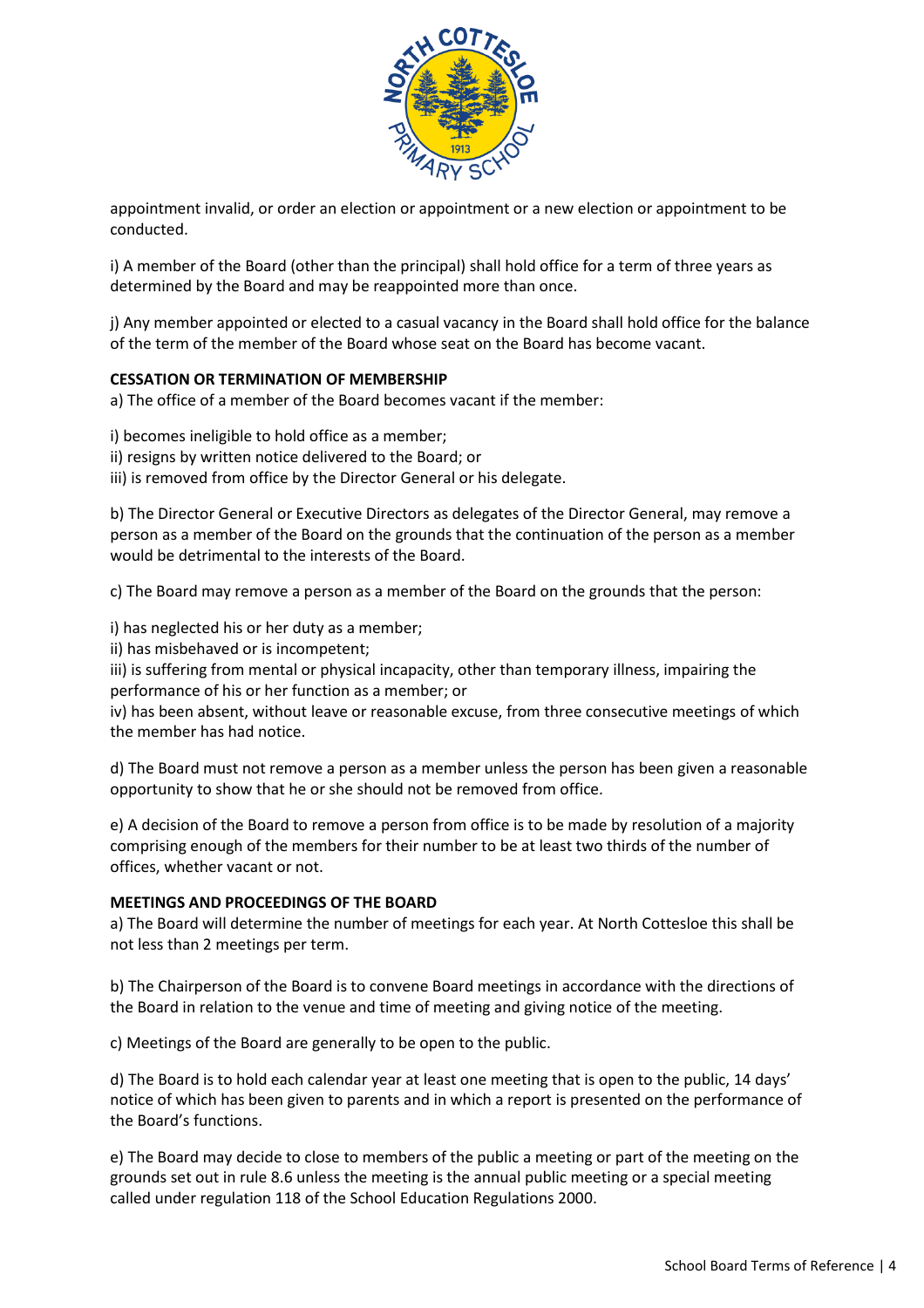

f) The Board may decide to close to members of the public a meeting or part of the meeting if it deals with any of the following:

i) a matter affecting a person who is employed at the school;

ii) the personal affairs of any person;

iii) a contract entered into, or which may be entered into, by the Board and which relates to a matter to be discussed at the meeting;

iv) legal advice obtained, or which may be obtained, by the Board and which relates to a matter to be discussed at the meeting;

v) a matter that if disclosed, would reveal:

1) information that has a commercial value to a person and that is held by, or is about, a person other than the Board; or

2) information about the business, professional, commercial or financial affairs of a person and that is held by, or is about, a person other than the Board;

vi) information which is the subject of a direction given under section 23(1a) of the Parliamentary Commissioner Act 1971.

g) A decision to close a meeting or part of the meeting and the reason for the decision are to be recorded in the minutes of the meeting.

h) The chairperson is to convene a special meeting of the Board if the meeting is called for in a notice to the chairperson setting out the purposes of the proposed meeting, that is provided by at least 20 families of students at the school or at least half the number of families of students at the school, whichever is the lesser number of families.

i) The chairperson is not to convene a meeting under rule 8.8 if the purposes of the proposed meeting are not relevant to the Board's functions.

j) A meeting convened under rule 8.8 is to deal only with matters relevant to the purposes set out in the notice received by the chairperson.

k) Each Board member, including the chairperson, is entitled to one vote only.

l) A decision of the Board does not have effect unless it has been made by an absolute majority.

m) An absolute majority means a majority comprising enough of the members of the Board for their number to be more than 50% of the number of offices whether vacant or not.

n) Subject to these rules, the procedure and order of business to be followed at a meeting shall be determined by the Board.

## **FAILURE TO ACT PROPERLY**

a) In the event that the Board breaches the School Education Act, or the conduct of the Board is incompetent, inadequate or improper, the Minister may give written notice to the Board requiring that the situation be remedied.

b) If the Minister is of the opinion that a Board has not complied with such a notice, the Minister may dismiss the Board.

#### **COMMITTEES OF THE BOARD**